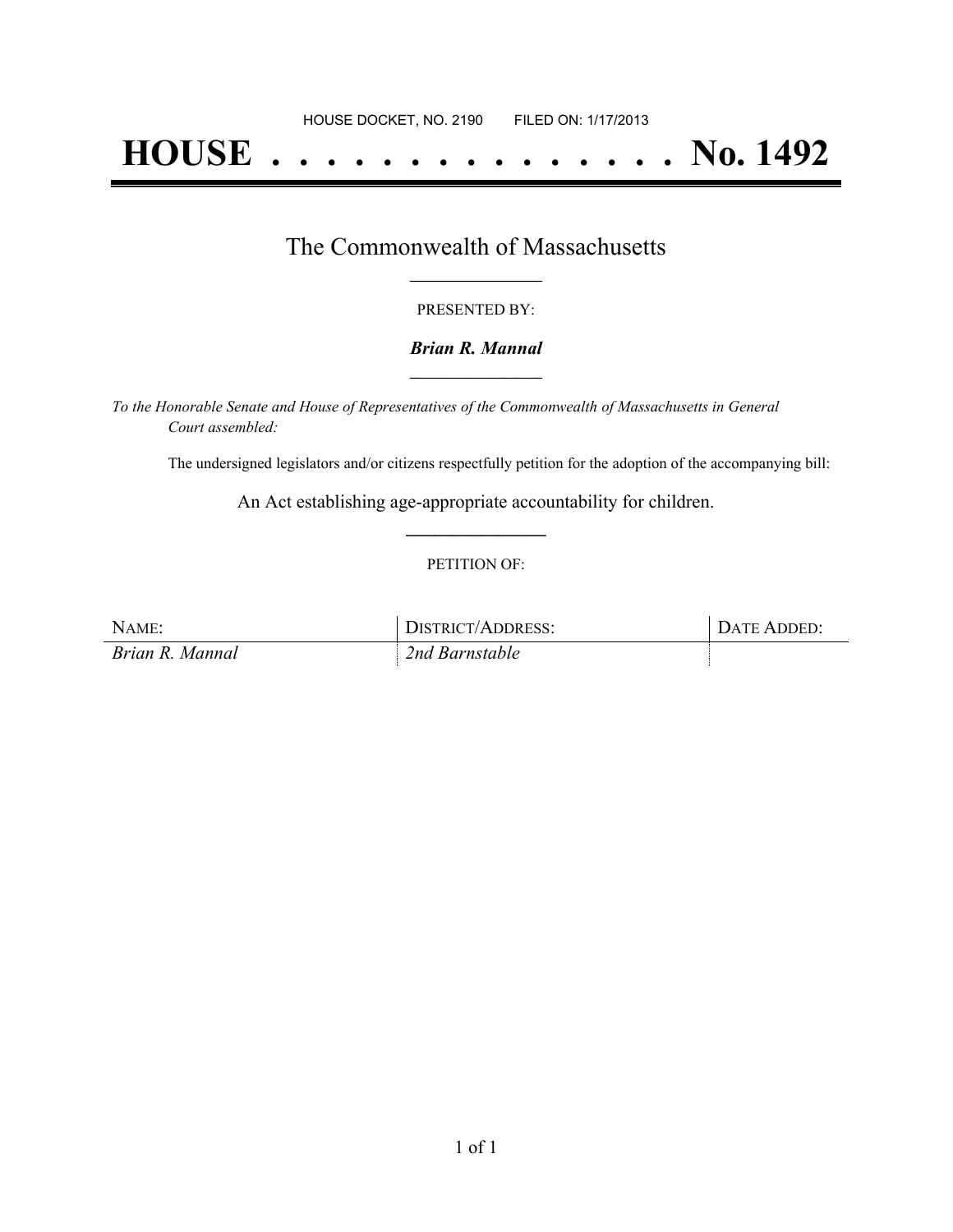## **HOUSE . . . . . . . . . . . . . . . No. 1492**

By Mr. Mannal of Barnstable, a petition (accompanied by bill, House, No. 1492) of Brian R. Mannal relative to the penalties for the crime of murder committed by certain juvenile offenders. The Judiciary.

## The Commonwealth of Massachusetts

**\_\_\_\_\_\_\_\_\_\_\_\_\_\_\_ In the Year Two Thousand Thirteen \_\_\_\_\_\_\_\_\_\_\_\_\_\_\_**

An Act establishing age-appropriate accountability for children.

Be it enacted by the Senate and House of Representatives in General Court assembled, and by the authority *of the same, as follows:*

 SECTION 1. Section 72B of chapter 119 of the General Laws, as appearing in the 2010 Official Edition, is hereby amended by striking out paragraphs 1, 2, and 3, and inserting in place thereof the following paragraphs:-

 Notwithstanding the provisions of section 2 of chapter 265, if a person is found guilty of murder in the first degree committed on or after his fourteenth birthday and before his eighteenth birthday, the juvenile court department shall commit the person to imprisonment in the state prison for not more than 20 years or for life. The court shall fix the minimum term for any person committed to the state prison for life pursuant to this paragraph, which shall not be less than 10 years nor more than 20 years. Said person shall be eligible for parole under section one hundred and thirty-three A of chapter one hundred and twenty-seven when such person has served the minimum term as set by the court. Thereafter said person shall be subject to the provisions of law governing the granting of parole permits by the parole board.

 Notwithstanding the provisions of section 2 of chapter 265, if a person is found guilty of murder in the second degree committed on or after his fourteenth birthday and before his eighteenth birthday, the juvenile court department shall commit the person to imprisonment in the state prison for not more than 15 years or for life. The court shall fix the minimum term for any person committed to the state prison for life pursuant to this paragraph, which shall not be less than 10 years nor more than 15 years. Said person shall be eligible for parole under section one hundred and thirty-three A of chapter one hundred and twenty-seven when such person has served the minimum term as set by the court. Thereafter said person shall be subject to the provisions of law governing the granting of parole permits by the parole board.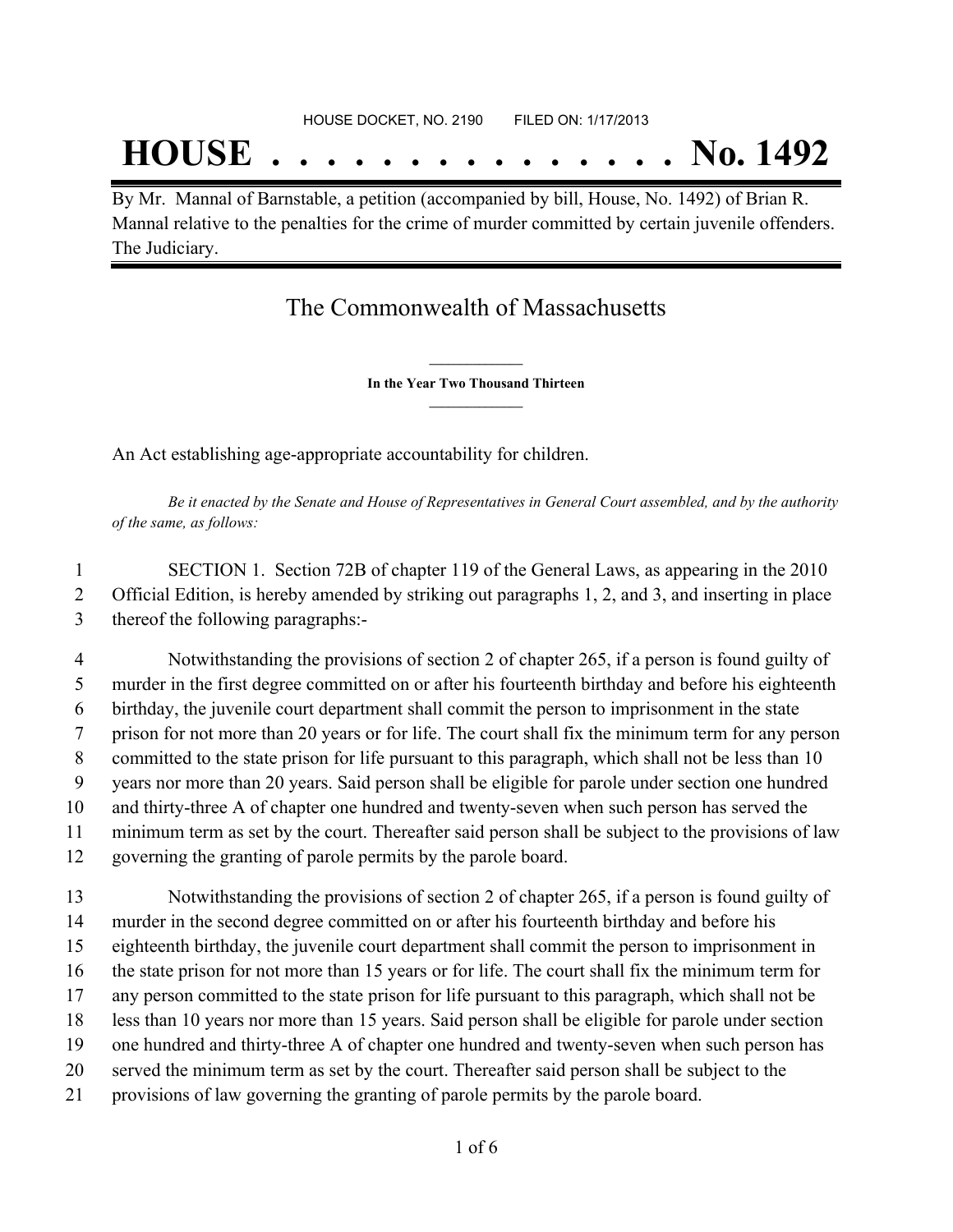- In determining whether to commit said person to imprisonment for a term of years,
- pursuant to this section, or life and the minimum term of incarceration for a life sentence, the
- court shall consider and make findings on the record regarding age-related considerations
- including: (1) the age at the time of the offense; (2) hallmark features of adolescence, including
- immaturity, impetuosity, and the ability to appreciate risks and consequences; (3) family and
- home environment prior to and at the time of the offense; (4) extent of said persons participation
- in the offense; (5) the impact of familiar and peer pressures; (6) history of prior felony
- convictions or adjudications; and (7) the potential for rehabilitation. A showing of age-related
- diminished culpability or capacity for change shall foreclose the imposition of a life sentence.

 If the court commits said person to the state prison for life, the court shall specify an individualized program of rehabilitation, consistent with programming that the Department of Correction provides, reasonably related to the offense and the defendant that, if complied with by the defendant during the time period prescribed by the court, would indicate that release is not incompatible with the welfare of society.

 Any sentence imposed for offenses arising out of the same transaction and occurrence shall run concurrent with the governing sentence.

 SECTION 2. Paragraph 4 of said section 72B of said chapter 119, as so appearing, is hereby amended by striking out the word, "seventeenth", where it so appears in the first and second instance, and inserting in place thereof the word:-

twenty-first

 SECTION 3. Paragraph 5 of said section 72B of said chapter 119, as so appearing, is hereby further amended by striking out the words, "superior court", where it so appears, and inserting in place thereof the words:-

- juvenile court department
- SECTION 4. Said Chapter 119 of the General Laws, as so appearing, is hereby amended by inserting after section 72B the following section:-

 Section 72C. A person who is found guilty of murder in the first degree committed on or after his fourteenth birthday and before his eighteenth birthday, and has been committed to

imprisonment in a state prison for life, may move for resentencing in the juvenile court

department after having served 10 years of the sentence and at least once in each ensuing 5 year

period for subsequent resentencing of a life sentence to a substitute sentence of not more than 20

years. Any sentence imposed for offenses arising out of the same transaction and occurrence

shall run concurrent with the governing sentence.

 The defendant shall file the motion for resentencing with the juvenile court department and serve a copy of the motion on the office of district attorney of the district where the offense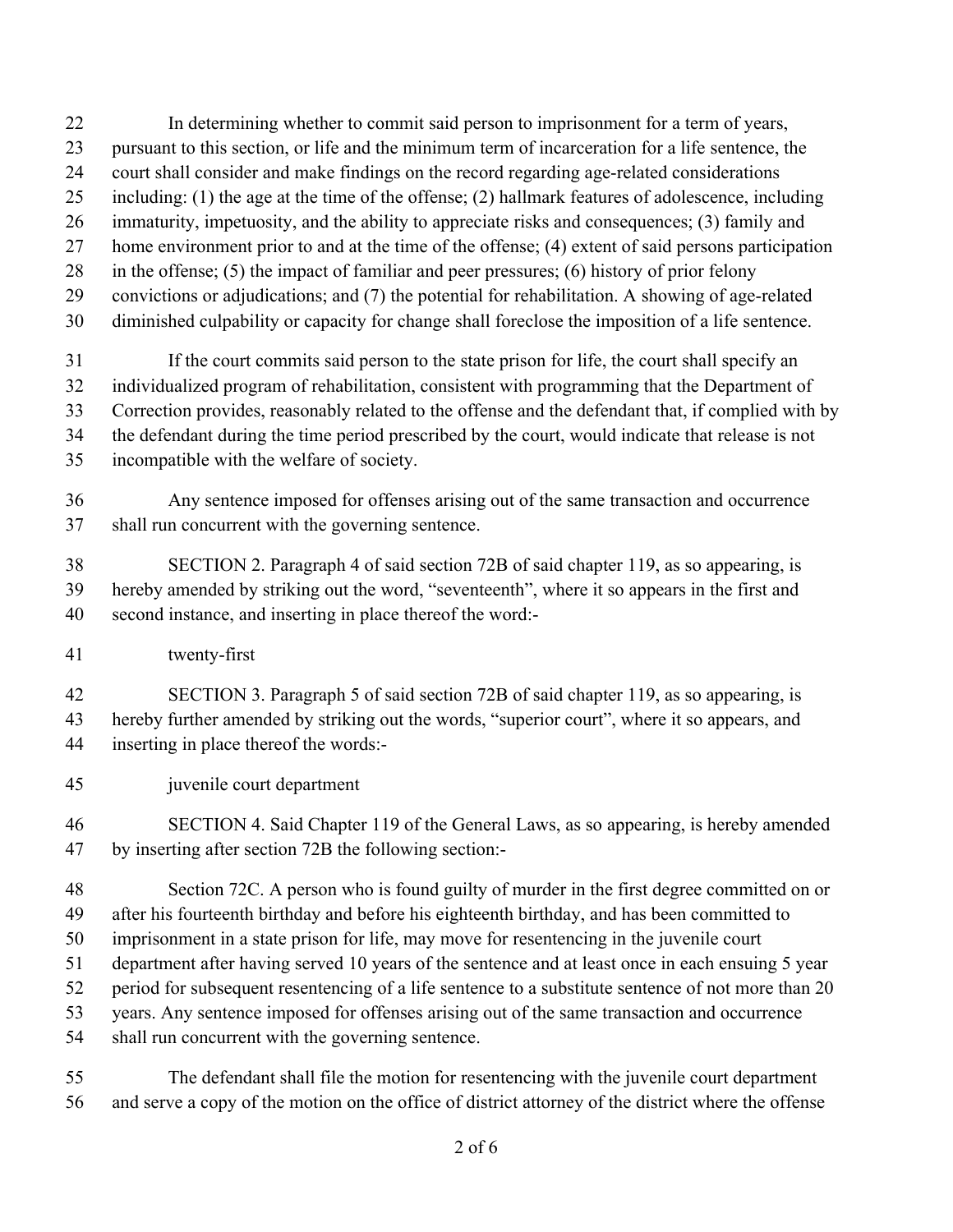was originally prosecuted. The motion shall include the defendant's statement that the offense

- occurred prior to the defendant's eighteenth birthday and that the defendant was committed to
- imprisonment in a state prison for life.

 Upon motion by the defendant, the juvenile court department shall hold a hearing to consider whether to resentence the defendant to a substitute sentence of not more than 20 years. The defendant shall have the right to be present at the hearing, he shall be afforded reasonable opportunity to prepare and present evidence, and he shall have the right to call and examine experts. In determining whether to resentence the defendant to a substitute sentence of not more than 20 years, the court shall consider and make findings on the record regarding demonstrated rehabilitation and age-related considerations including: (1) mitigating circumstances relevant to the defendant at the time of the offense; (2) evidence of cognitive and emotional development since the time of the offence; (3) the frequency, nature and regularity of the defendant's disciplinary history while incarcerated; (4) history of the defendants participation in programming and activities, and access to said programming and activities, to further his rehabilitation; and (5) other factors demonstrating rehabilitation.

 The defendant shall have the right to have counsel appointed if deemed to be indigent as determined by the standards under chapter 211D. The Department of Correction shall provide notice of the right to counsel to the defendant and the Committee for Public Counsel Services no less than 120 days prior to the defendant becoming eligible for resentencing.

- If the defendant is resentenced to a substitute sentence of not more than 20 years, time served on the original sentence shall be deemed to have been served on the substitute sentence.
- Upon the denial of resentencing, the court shall specify an individualized program of
- rehabilitation, consistent with programming that the Department of Correction provides,
- reasonably related to the offense and the defendant that, if complied with by the defendant during
- a time period prescribed by the court, would indicate that release is not incompatible with the
- welfare of society.
- SECTION 5. Said Chapter 119 of the General Laws, as so appearing, is hereby amended by inserting after section 72B the following section:-

 Section 72D. A person who is found guilty of murder in the second degree committed on or after his fourteenth birthday and before his eighteenth birthday, and has been committed to imprisonment in a state prison for life, may move for resentencing in the juvenile court department after having served 10 years of the sentence and at least once in each ensuing 5 year period for subsequent resentencing of a life sentence to a substitute sentence of not more than 15

- years. Any sentence imposed for offenses arising out of the same transaction and occurrence
- shall run concurrent with the governing sentence.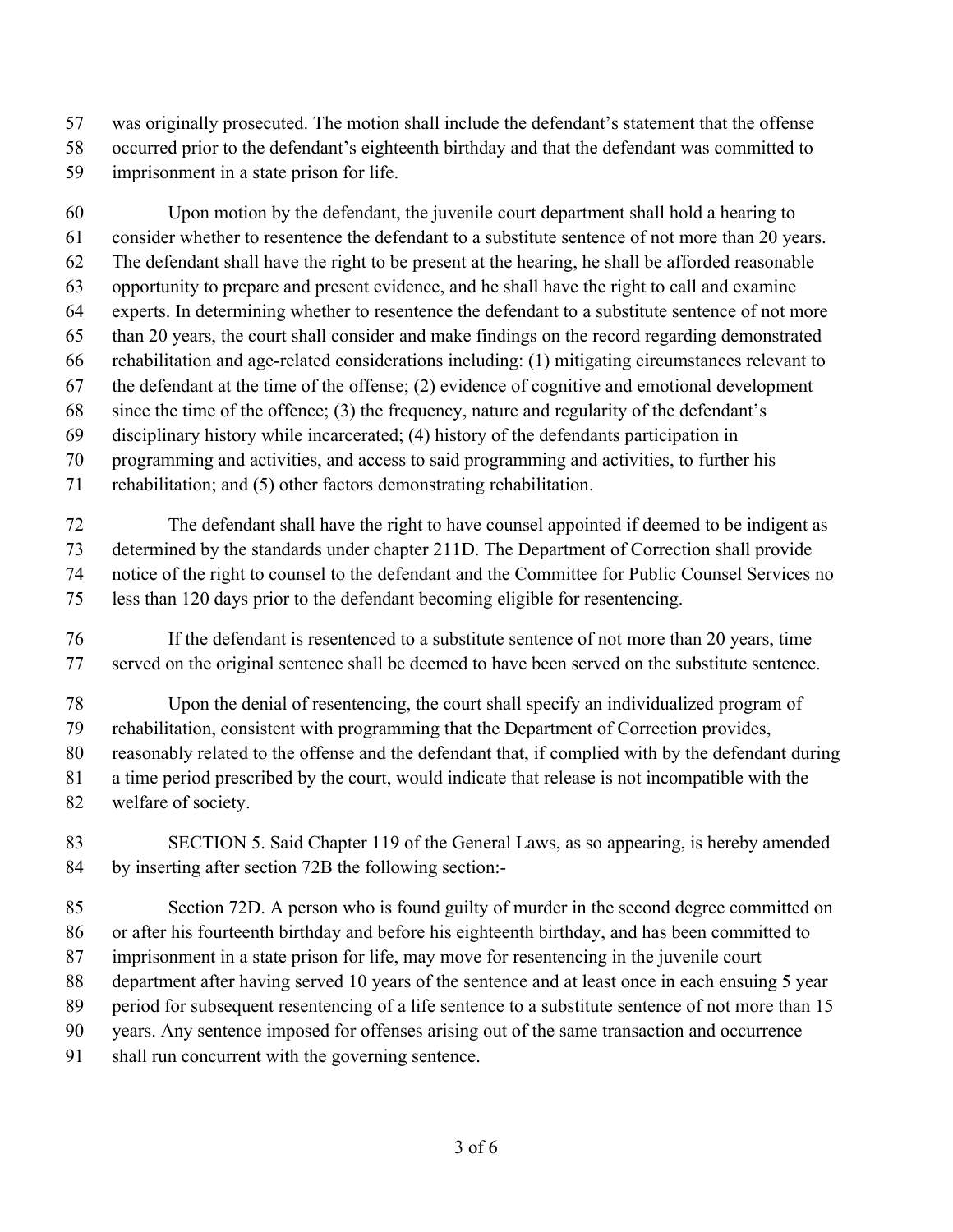The defendant shall file the motion for resentencing with the juvenile court department and serve a copy of the motion on the office of district attorney of the district where the offense was originally prosecuted. The motion shall include the defendant's statement that the offense occurred prior to the defendant's eighteenth birthday and that the defendant was committed to imprisonment in a state prison for life.

 Upon motion by the defendant, the juvenile court department shall hold a hearing to consider whether to resentence the defendant to a substitute sentence of not more than 15 years. The defendant shall have the right to be present at the hearing, he shall be afforded reasonable opportunity to prepare and present evidence, and he shall have the right to call and examine experts. In determining whether to resentence the defendant to a substitute sentence of not more than 15 years, the court shall consider and make findings on the record regarding demonstrated rehabilitation and age-related considerations including: (1) mitigating circumstances relevant to the defendant at the time of the offense; (2) evidence of cognitive and emotional development since the time of the offence; (3) the frequency, nature and regularity of the defendant's disciplinary history while incarcerated; (4) history of the defendant participation in programming and activities, and access to said programming and activities, to further his rehabilitation; and (5)

other factors demonstrating rehabilitation.

 The defendant shall have the right to have counsel appointed if deemed to be indigent as determined by the standards under chapter 211D. The Department of Correction shall provide notice of the right to counsel to the defendant and the Committee for Public Counsel Services no less than 120 days prior to the defendant becoming eligible for resentencing.

 If the defendant is resentenced to a substitute sentence of not more than 15 years, time served on the original sentence shall be deemed to have been served on the substitute sentence.

 Upon the denial of resentencing, the court shall specify an individualized program of rehabilitation, consistent with programming that the Department of Correction provides, reasonably related to the offense and the defendant that, if complied with by the defendant during a time period prescribed by the court, would indicate that release is not incompatible with the welfare of society.

 SECTION 6. Section 74 of chapter 119, as so appearing, is hereby amended by striking out paragraph 2.

 SECTION 7. Said chapter 119, as so appearing, is hereby further amended by inserting after section 85 the following section:-

124 Section 86. Notwithstanding any general or special law to the contrary, the provisions of 125 sections 52 through 85 shall apply to a person who is charged with murder occurring on or after his fourteenth birthday and before his eighteenth birthday.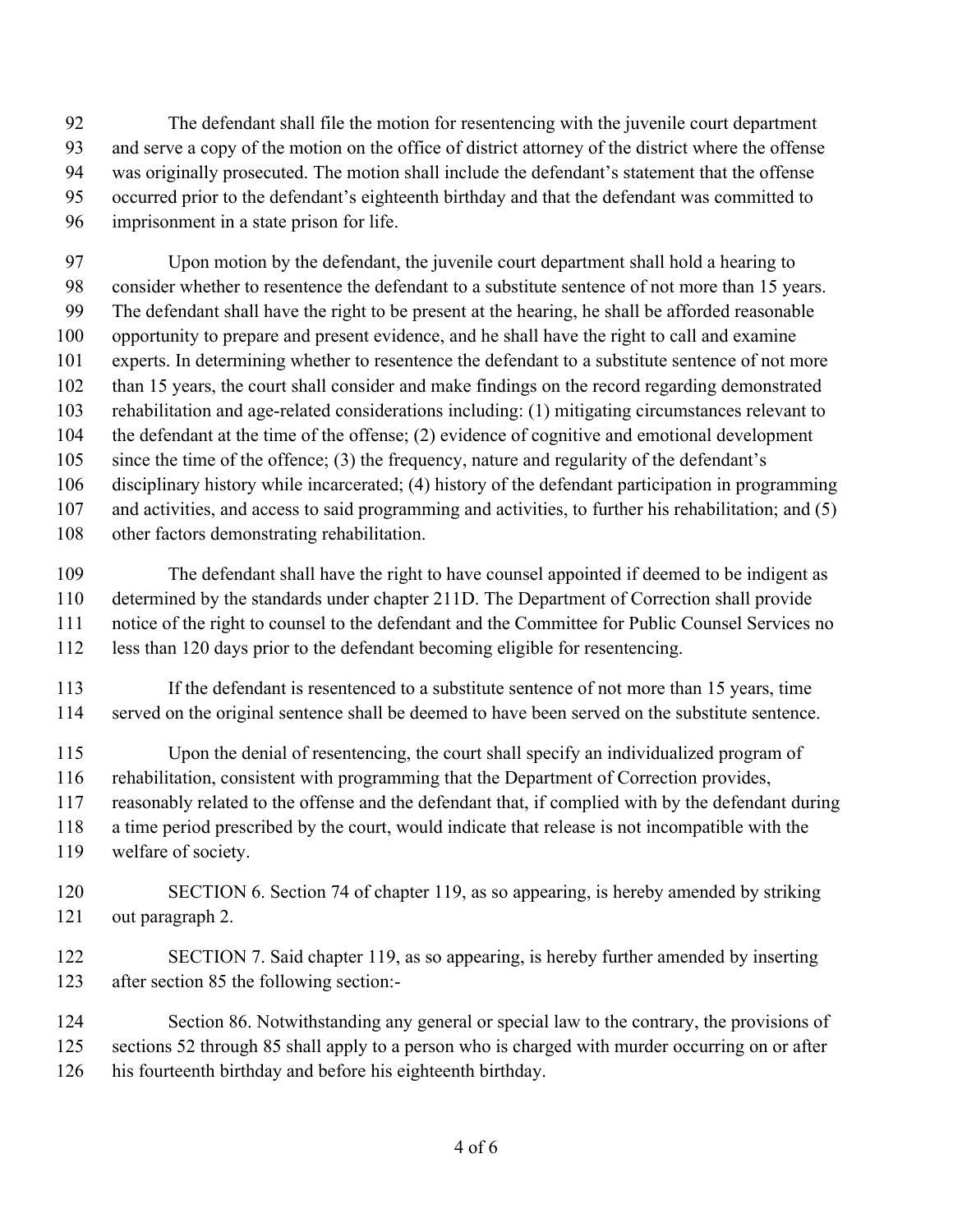SECTION 8. Section 48 of chapter 127 of the General Laws, as appearing in the 2010 Official Edition, is hereby amended by inserting after the first paragraph the following paragraph:-

 The commissioner shall ensure that any person committed to the custody of the department who has a court mandated individualized program of rehabilitation, pursuant to section 72C of chapter 119, has meaningful, substantial, and consistent access to: educational; vocational; and treatment programs including, but not limited to, substance abuse and mental health programming, and other appropriate programming as determined by the commissioner.

 SECTION 9. Section 133A of said chapter 127, as most recently amended by Chapter 136 192 of the Acts of 2012, is hereby further amended by striking out the first paragraph and inserting in place thereof the following paragraph:-

 Notwithstanding the provisions of section 2 of chapter 265, every prisoner who is serving a sentence for life in a correctional institution of the commonwealth, except prisoners confined to the hospital at the Massachusetts Correctional Institution, Bridgewater, except prisoners serving a life sentence for murder in the first degree who committed such offense on or after their eighteenth birthday, and except prisoners serving more than one life sentence arising out of separate and distinct incidents that occurred at different times, where the second offense occurred subsequent to the first conviction, shall be eligible for parole at the expiration of the minimum 145 term fixed by the court under section 24 of chapter 279. The parole board shall, within 60 days before the expiration of such minimum term, conduct a public hearing before the full membership unless a member of the board is determined to be unavailable as provided in this section. Notwithstanding the previous sentence, the board may postpone a hearing until 30 days before the expiration of such minimum term, if the interests of justice so require and upon publishing written findings of the necessity for such postponement. For the purposes of this section, the term unavailable shall mean that a board member has a conflict of interest to the extent that he cannot render a fair and impartial decision or that the appearance of a board member would be unduly burdensome because of illness, incapacitation, or other circumstance. Whether a member is unavailable for the purposes of this section shall be determined by the chair. Board members shall appear unless said chair determines them to be unavailable. Under no circumstances shall a parole hearing proceed pursuant to this section unless a majority of the board is present at the public hearing. Unless a board member is unavailable due to a conflict of interest, any board member who was not present at the public hearing shall review the record of the public hearing and shall vote in the matter.

 SECTION 10. Paragraph 3 of section 133A of chapter 127, as most recently amended, is hereby further amended by striking out the word, 'After,' and inserting in place thereof the following words:-